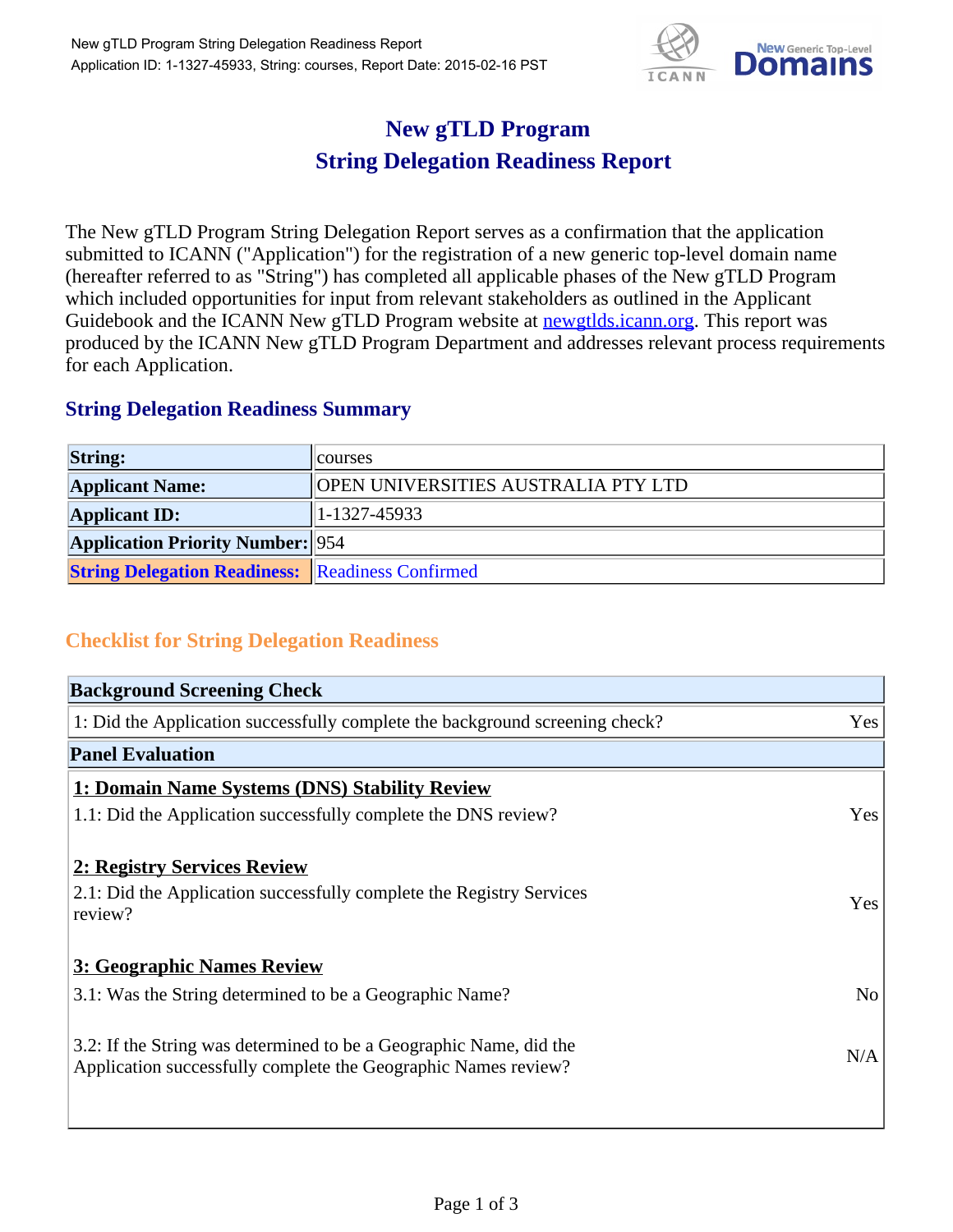

| 4: Financial Review<br>4.1: Did the Application successfully complete the Financial Capability<br>review?                                                                                                                                                                                                                                                    | <b>Yes</b> |
|--------------------------------------------------------------------------------------------------------------------------------------------------------------------------------------------------------------------------------------------------------------------------------------------------------------------------------------------------------------|------------|
| <b>5: Technical Review</b><br>5.1: Did the Application successfully complete the Technical and<br><b>Operation Capability review?</b>                                                                                                                                                                                                                        | Yes        |
| <b>6: String Similarity Review</b><br>$\vert$ 6.1: Was the Application determined to not be confusingly similar to other<br>applied for strings, including through String Confusion Objections?                                                                                                                                                              | Yes        |
| 6.2: If the Application was determined to be confusingly similar to other<br>applied for strings, including through String Confusion Objections, did the<br>Application prevail in the string contention resolution process (CPE,<br>Auction, and/or Self-Resolution of String Contention via<br>withdrawal/termination of all other members in contention)? | N/A        |

| <b>Public Comment Period</b>                                                                                                                                                                   |                |
|------------------------------------------------------------------------------------------------------------------------------------------------------------------------------------------------|----------------|
| 1: Was the public provided an opportunity to submit comments on the Application?                                                                                                               | Yes            |
| 2: Were comments for the Application considered by evaluation panels?                                                                                                                          | Yes            |
| <b>Objection Process</b>                                                                                                                                                                       |                |
| 1: Were objections filed against the Application?                                                                                                                                              | <b>No</b>      |
| 2: If objections were filed against the Application, did Applicant prevail in the dispute<br>resolution proceedings for all Legal Rights, Limited Public Interest and Community<br>Objections? | N/A            |
| <b>Governmental Advisory Committee (GAC) Advice</b>                                                                                                                                            |                |
| 1: Did the GAC have an opportunity to provide advice for the Application?                                                                                                                      | Yes            |
| 2: Did the GAC provide consensus GAC advice that the String should not be approved by<br>the ICANN Board?                                                                                      | N <sub>o</sub> |
| 3: If the GAC provided consensus GAC advice to the ICANN Board, did the ICANN Board<br>(or New gTLD Program Committee) accept the GAC advice?                                                  | N/A            |
| <b>Accountability Mechanisms</b>                                                                                                                                                               |                |
| 1: Was the Application the subject of a complaint or review through one of ICANN's<br>accountability mechanisms (Reconsideration or Independent Review)?                                       | <b>No</b>      |
| 1.1: If yes, did the BGC, ICANN Board or New gTLD Program Committee determine that<br>the Application should not proceed to contracting?                                                       | N/A            |